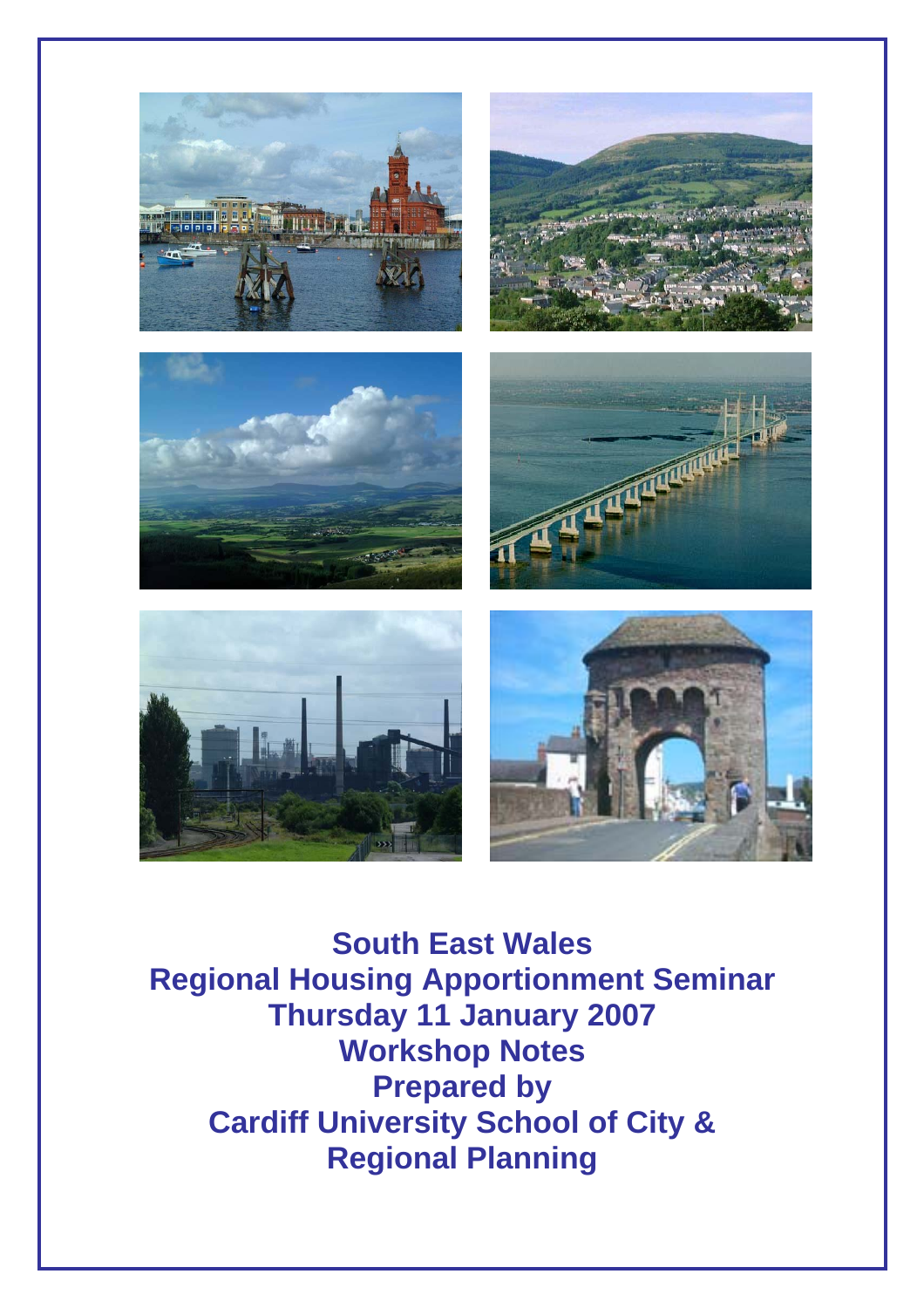# **South East Wales Strategic Planning Group**

## **Housing Apportionment Seminar – January 2007**

## **Green Group – Neil Harris**

- (1) Are the apportionments compatible with the Wales Spatial Plan's main strategic objectives for the south-east Wales region and how realistic are they in terms of the market?
	- The Wales Spatial Plan was noted as establishing inconsistent objectives for the coastal belt;
	- Key issue of providing for housing in the Heads of the Valleys area;
	- **IMPORTANCE OF UNDERTY INCOCOCOLY Interest in the concept of 'the city-region'**  $-$  defining what it means for planning and understanding its implications for growth in south-east Wales is 'crucial' – it is a concept that encourages planners and others to think differently about future growth and activity patterns – implies a spreading of prosperity and growth within the region – change from past trends and patterns;
	- The networked city-region needs to be supported by a genuine network or linked places;
	- Concerns expressed that housing issues being considered in relative isolation from other, significant issues such as transport – expecting more integration from the Wales Spatial Plan;
	- Some authorities working within different Wales Spatial Plan areas e.g. Rhondda Cynon Taff working within context of 3 different areas;
	- Clear overheating of the area in terms of traffic congestion;
	- **Emphasised that the view expressed in plenary is a Business Panel** view and is not simply a HBF view – wider, organisational support for that view;
	- Concerns for misalignment between housing and employment growth – some arguments for encouraging an employment-led strategy rather than one that is housing-led;
	- Concerns expressed that local planning authorities have approached the task on a 'what can we accommodate' basis alone and does not account for trends and patterns in appropriate ways;
	- Key issue of addressing the upper Valleys and the question of real regeneration of these communities – the need to establish them as desirable places to live and work;
	- Some agreement that priority of developing on brownfield land can be overstated in ensuring more suitable and sustainable patterns of development – brownfield sites not always sustainable or appropriate when other issues factored in (e.g. flood risk).
	- Discussion on why Business Panel view focuses so heavily on 'Cardiff' rather than the 'city-region';
	- **IDENT** Identification of 'Greater Cardiff' within the Cardiff city-region  $-$  areas within adjacent authorities that are effectively within a Greater Cardiff (e.g. lower reaches of valley authorities, adjacent parts of Newport/Vale etc) – reality may be that significant proportions of housing allocations will be within this area and that boundaries overstate some aspects of the apportionment;
	- **Preliminary conclusion that the apportionments are in accordance with** the strategic objectives of the Wales Spatial Plan for south-east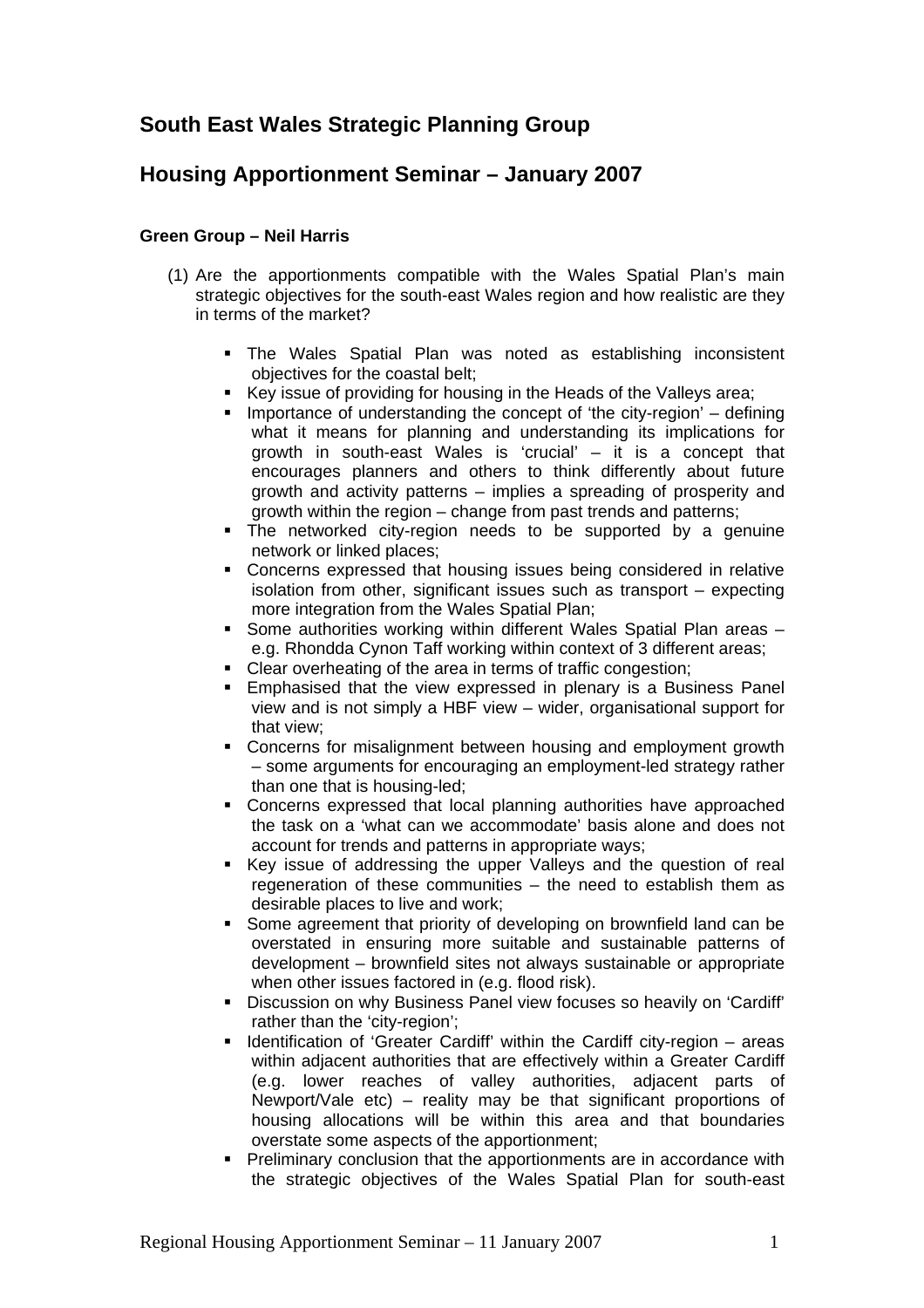Wales, yet those objectives are framed in a way that leaves this open to other interpretations – are objectives of the Wales Spatial Plan in accordance with each other?

- **Discussion on how local planning authorities interpret the Wales** Spatial Plan and how its status and impact emerges in relation to Local Development Plans – some feeling that the Wales Spatial Plan needs to be more robust, and local planning authorities also to be 'braver' in interpreting it.
- On market realism of the proposals/apportionments, generally felt to be realistic if proper and effective planning strategy and guidance was in place and implemented.
- Felt to be industry capacity for implementing housing, but realism is effectively a market issue; concerns for possible long-term undersupply of housing
- (2) How do the apportionments relate to the Wales Spatial Plan's transport proposals for the south-east Wales region and the possible mechanisms for implementing these proposals?
- Discussion on the dualling of the Heads of the Valleys;
- Debated whether this would have an M4 corridor effect (e.g. promoting a growth corridor and regeneration of the area) or act as a 'Valleys by-pass; linking places further apart (Midlands/Birmingham, Swansea etc);
- **Environmental sensitivities of certain sections of that corridor;**
- Transport infrastructure already over-stretched;
- Congestion charging in future for greater Cardiff area;
- **-** Questions on whether the housing apportionment exercise had been adequately linked to or informed by transport infrastructure;
- Greater input needed on housing/transport interface;
- The networked city-region needs a 'network' many places not well connected to each other in the form of a genuine network of places;
- (3) What are the environmental opportunities and constraints affecting the apportionments?
- The need to consider brownfield land development opportunities and their relationship to other environmental factors – key brownfield sites in south-east Wales have some significant flood risk issues and other environmental considerations that need to be taken into account (Cardiff/Newport/southern areas of Rhondda Cynon Taff) – also concerns about the transport implications of some of these potential sites;
- Strategic Environmental Assessment and Sustainability Appraisal processes in relation to Local Development Plans will be the mechanisms that will identify environmental constraints – these are essentially local processes and may re-open certain questions on strategic apportionment of housing figures;
- Key issues to address on environmental quality and trading off against commuting times – increasing propensity to travel/commute to secure improved environmental and recreational opportunities;
- But increases in commuting also an affordability issue and being driven to access more affordable housing markets at distance from place of employment;
- Quality of housing in valleys areas improving, with increasing choice and range of housing;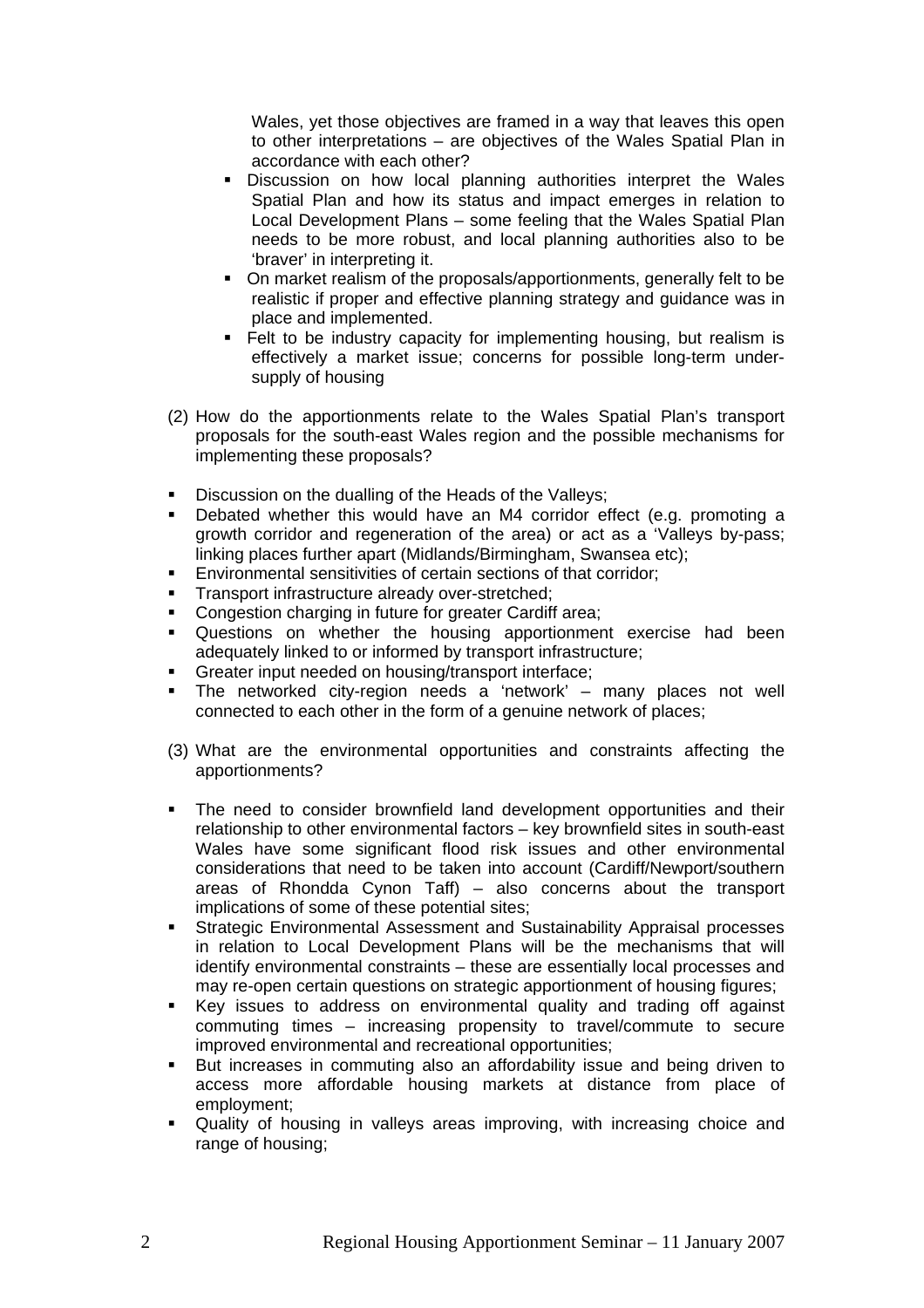- (4) Do the apportionments comply with the Wales Spatial Plan's national vision and objectives?
- Limited discussion on this particular question assumption that consideration of Wales Spatial Plan issues for The Capital Network in question (1) addresses many of the issues of national vision and objectives;
- Nevertheless, sustainability considered the key issue in relation to complying with the Wales Spatial Plan and its key objectives;
- Very clear that 'business as usual' is not an option and that Wales Spatial Plan and other mechanisms need to ensure that patterns of growth and development change;
- Some proposals for needing more radical change than proposed if sustainability objectives are to be achieved;

#### **Key points identified at close of session by the green group:**

- The identification of a 'Greater Cardiff' within The Capital Network a 'scale' between Cardiff and the wider region that is significant in terms of housing apportionment – apportionment within/to local planning authority areas obscures some important considerations on the location of housing development – thinking needed on issues without 'distortion' by authority boundaries;
- Housing apportionment exercise needs to be better integrated with other considerations – it does not appear to be very well integrated with issues of employment/transport/strategic environmental issues at present; however, the exercise does provide a baseline/starting point from which to raise such issues;
- Some concerns on the adequacy of the apportionment exercise/process and its fitness for purpose – very wide support within the group from across the sectors for a more formal examination and testing of the housing apportionment figures, such as Examination in Public and scrutiny of evidence etc;
- The need to better address the economy/housing interface potential misalignment between housing and employment (without suitable transport infrastructure) will increase private commuting and congestion; improved alignment can reduce need to travel; key issues of adequate infrastructure provision;
- Econometric modelling to be treated with some scepticism;
- The need to undertake proper assessment of the evidence being presented for various options and the apportionment of housing; various pieces of information and evidence being presented, which requires sensible assessment and analysis;
- The need to prioritise sustainable development in strategic housing provision;
- The regeneration of the upper Valleys areas is essential housing apportionment must support that regeneration;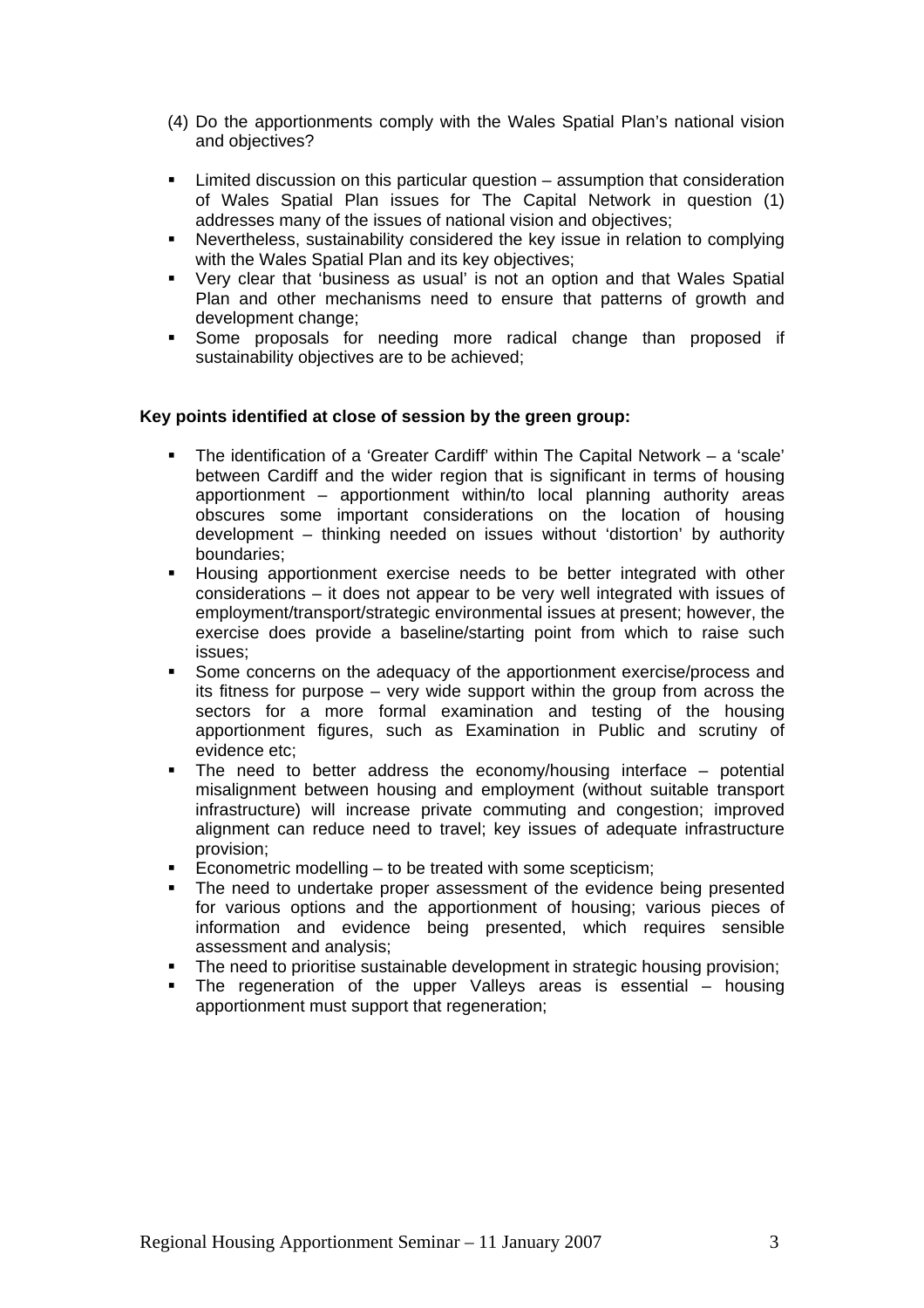#### **South East Wales Strategic Planning Group**

#### **Housing Apportionment Seminar –January, 2007**

#### **Blue Group - Bob Smith**

- (1) Are the apportionments compatible with the Wales Spatial Plan's main strategic objectives for the south-east Wales region and how realistic are they in terms of the market?
	- The Wales Spatial Plan represents an adapted vision, but for some problems of aligning the proposed apportionments by local authority with this broad vision. It will be important for the Wales Spatial Plan to evolve over time.
	- Concerns about the lack of a means of formally testing the apportionments and adjudicating on them. Recognised that these figures will be challenged at local public inquiries in relation to local development plans. However, also recognised that there is no political appetite for a regional tier of land use planning in Wales.
	- Some arguments in favour of greater strategic regional planning guidance from the Assembly.
	- Concern expressed about deliverability of additional housing. Will depend upon wider policies. Also concerns as to how the different housing sub markets within the region will operate. Where affordable and accessible housing is provided will shape demand and housing choice!
	- Issues raised about the balance between investing in new provision and existing housing. Need to continue to address regeneration, particularly in parts of the Valleys.
	- Concerns about some recent "overprovision" in particular localities (parts of Rhondda Cynon Taff?) and serious "shortages" in other areas. Problems of aligning plans with new investment (both private and public).
	- Concern about provision of affordable housing. Recognised that level of new public investment is limited and unlikely to increase significantly in the shortmedium term. Issues about affordable housing being accessible (for employment/public services) by influence the provision of social/affordable housing, emphasising needs in Cardiff/South of M4.
	- Recognition of different housing markets within the south-east Wales region, which cut across LA boundaries. Need to ensure that we are not creating non-viable communities in Heads of Valleys area (link provision to wider economic/environmental regeneration).
	- **IMPORTANCE OF DEVELOPTION A SETTER INTERFERITAL INCOCOLLY ASSESS** markets, how they work, and how they are changing. Also to understand the relationships between different housing markets within the region. City region concept seen as important in understanding relationships between different areas/LAs.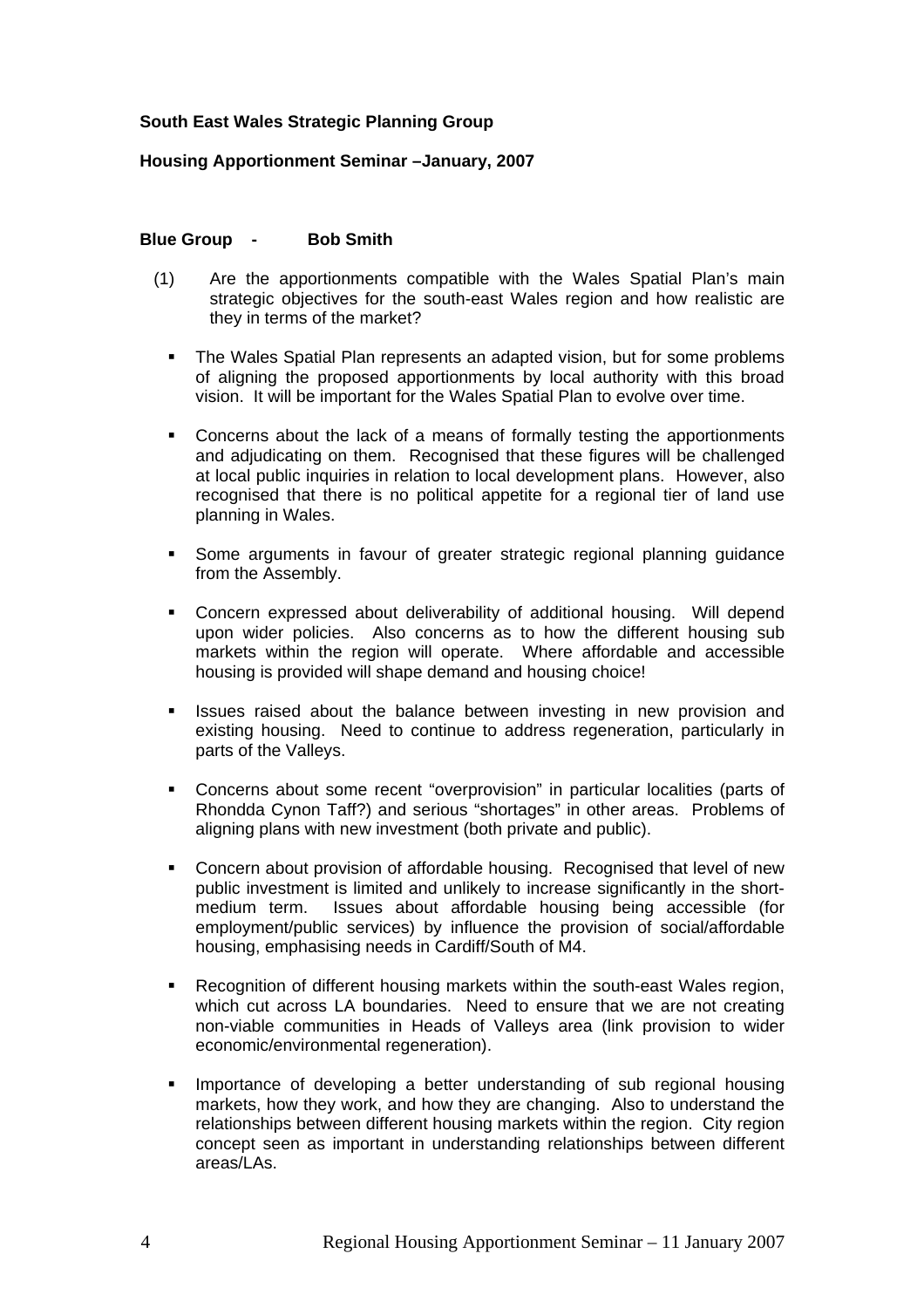- (2) How do the apportionments relate to the Wales Spatial Plan's transport proposal for the south-east Wales region and the possible mechanisms for implementing these proposals?
- Need to tie in apportionments to Regional Transport Plan (questioned whether this has been done).
- Integrated transport strategy will be key to delivery of housing and some questioned whether the resources are sufficient to deliver the Regional Transport Plan.
- Timing issues may be important in relation to linking different plans and strategies.
- (3) What are the environmental opportunities and constraints affecting the apportionments?
- Group recognised the importance of recognising environment issues (and constraints) in the apportionments.
- Questioned whether particular environmental risks (e.g. flooding) had been taken account of in the apportionments. Suggested that such factors had been allowed for.
- Argued that environmental groups may challenge apportionments, for example in parts of the Heads of the Valleys sub region.
- Discussion about the environmental issues which may impinge upon the potential for development in some areas, particularly on brownfield sites.
- (4) Do the apportionments comply with the Wales Spatial Plan's national vision and objectives?
- Group didn't really get on to this issue though to some extent picked up under first question.
- Brief discussions of the agreed importance of the city-region concept in relation to south east Wales. Importance of "Greater Cardiff" sub region recognised, and acceptance of concerns about apportionments potentially constraining growth (and adding to housing pressures). Views expressed that the "Business Panel" presentation overemphasised the importance of Cardiff as the city/capital rather than the links between "Greater Cardiff" and its region.
- **Agreement that achieving sustainability needs to drive housing development.**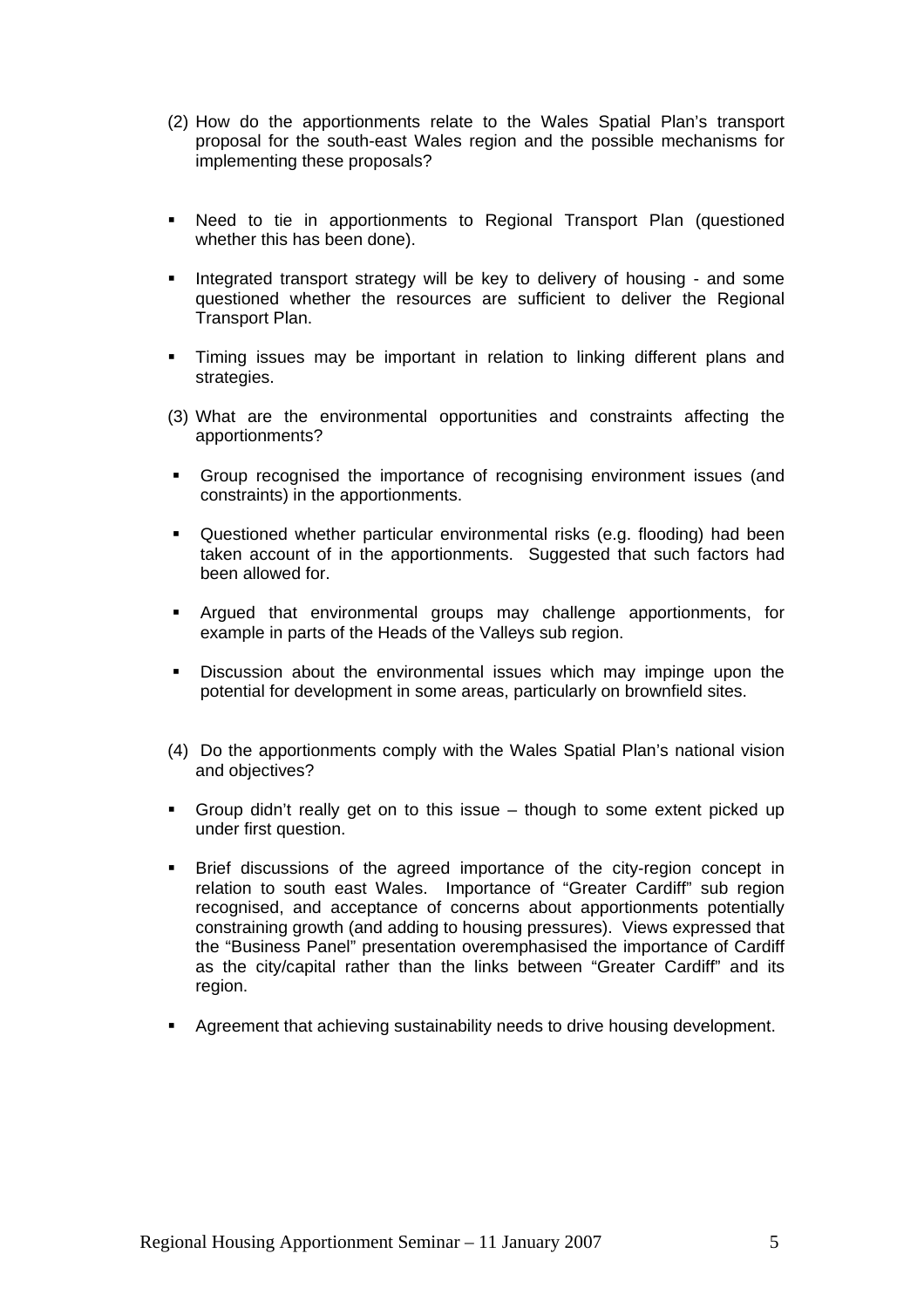## **South East Wales Strategic Planning Group**

## **Housing Apportionment Seminar –January, 2007**

## **Red Group – Alan Hooper**

- (1) Are the apportionments compatible with the WSP's main strategic objectives for the SE Wales region and how realistic are they?
- The Regional Transportation Plan (RTP) indicates that, if current trends are projected forward, there will be an unacceptable level of road congestion throughout the sub-region.
- The only sustainable strategy, therefore, is to constrain demand
- Location is key, especially employment/housing relationships, which currently are largely based upon excessive in-commuting to the con-urban core. The location of both new housing and new employment must be sustainable.
- Avoid a predict-and –provide approach which relies exclusively on network capacity increases, mainly to the road network.
- RTP will replace Unitary Plans/Local Plans in 2/3 years. Will LDPs take on board RTP strategic provisions?
- Need a more concentrated pattern of development, providing this is sustainable (much present concentration –e.g. apartments in Central Cardiff – not environmentally [or socially and economically?] sustainable).
- As they stand, there is no flexibility built into proposed apportionments this aspect heavily criticised in Barker Reports – need to build in flexibility to market and needs.
- In analysing the functional Cardiff sub-region, need to distinguish between LA/TTWA/LHMA/city region. AND interconnections with other sub-regions and regions.
- Need to consider apportionments against land allocations and land availability – need more detailed info on land banks and options, as well as major infrastructure commitments/proposals (eg new M4; additions to Cardiff PDR (the Cardiff Corniche)
- Need Land Protocol from ex-WDA re:
	- a) land in WDA/WAG ownership (Public Land Register for Wales?)
	- b) facilitating private sector/RSL housing development in partnership (cf Housing Corp/English Estates)
- Changes in local political representation/policies could change trends an unpredictable factor – what might be the impact of Community Strategies/Plans? Could pit WAG against various coalitions of LAs – 'Divide and Rule'?
- Some LAs will develop own projections and challenge WAG what is reconciliation mechanism?
- If apportionment accepted consensually, could be disrupted subsequently by large 'windfall' (ie unplanned allocation – eg Methyr Village; new settlement at Rhoose/Llandow to accommodate DARA?)
- Abandoned UDPs represent missed opportunities, but the outline RTP provides an interim land-use/transportation strategic plan until 'regional' parts of WSP finalised.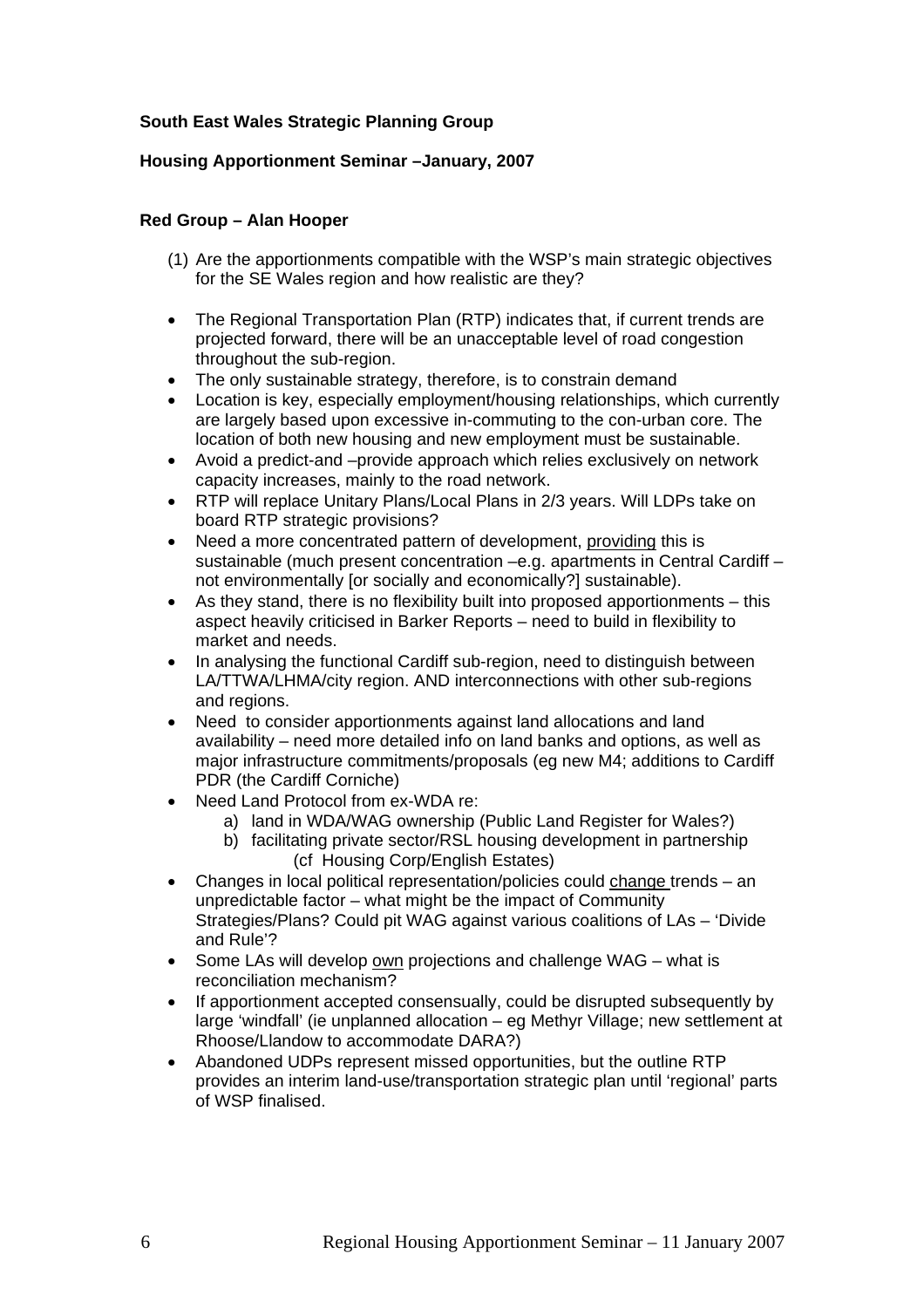#### **FUNDAMENTAL ISSUES:**

- Will LAs each try to maximise vis-à-vis WAG, or will WAG and the LAs **genuinely** collaborate (early signs in SEWSPG and SEWRHF looking good?)
- What is the **status** of the apportionment exercise it must provide opportunities for constructive challenge by stakeholders and the public, or it will fall into disrepute and disuse. As it stands, the Apportionment Exercise may be open to challenge under Human Rights legislation?
- The strategy underlying the apportionment exercise needs to be related to strategic implementation vehicles, especially in relation to major Secn 106 agreements, and possibly planning gain supplements in the future (the latter not controlled by WAG).

2) How do the apportionments relate to the WSP's transport proposals for the SE Wales region and possible mechanisms for implementing these proposals?

- See above under 1)!
- A car-based regional/sub-regional settlement pattern is not sustainable.
- Requires major behavioural change (road pricing/congestion charging/fiscal change e.g. as proposed currently be Cardiff CCC).
- Existing and proposed rail investment, though usefully increased recently (c. £150m), still woefully inadequate.
- The challenge is very great, but the realistic scenario is transportation meltdown (a more immediate threat than climate change, which it is itself contributing towards).
- Must change work/home/play patterns (e.g. stagger working day; encourage home working using ICT etc)
- Need to consider metropolitan transportation patterns (urban/rural; commuting; migration; passenger/freight etc) , for example by conducting a study of Cardiff/Bristol (Severnside?) region. (And perhaps levying a charge on the Severn Bridges in both directions!). Is the M4 to be a corridor of movement or a corridor of settlement?
- Need to build a CONSENSUAL transportation strategy which delivers international/national/regional economic goals **AND** simultaneously recognises and plans strategically for diversity and distinctiveness ("A Small Country With A Hundred Voices From a Thousand Places").

## • **FUNDAMENTAL ISSUES:**

• Predict and provide discredited in transportation planning and misrepresented in planning for housing – need to avoid exclusive emphasis upon demographics, and relate employment/housing markets through a land-use transportation strategy which downgrades a predominant emphasis upon facilitating car use.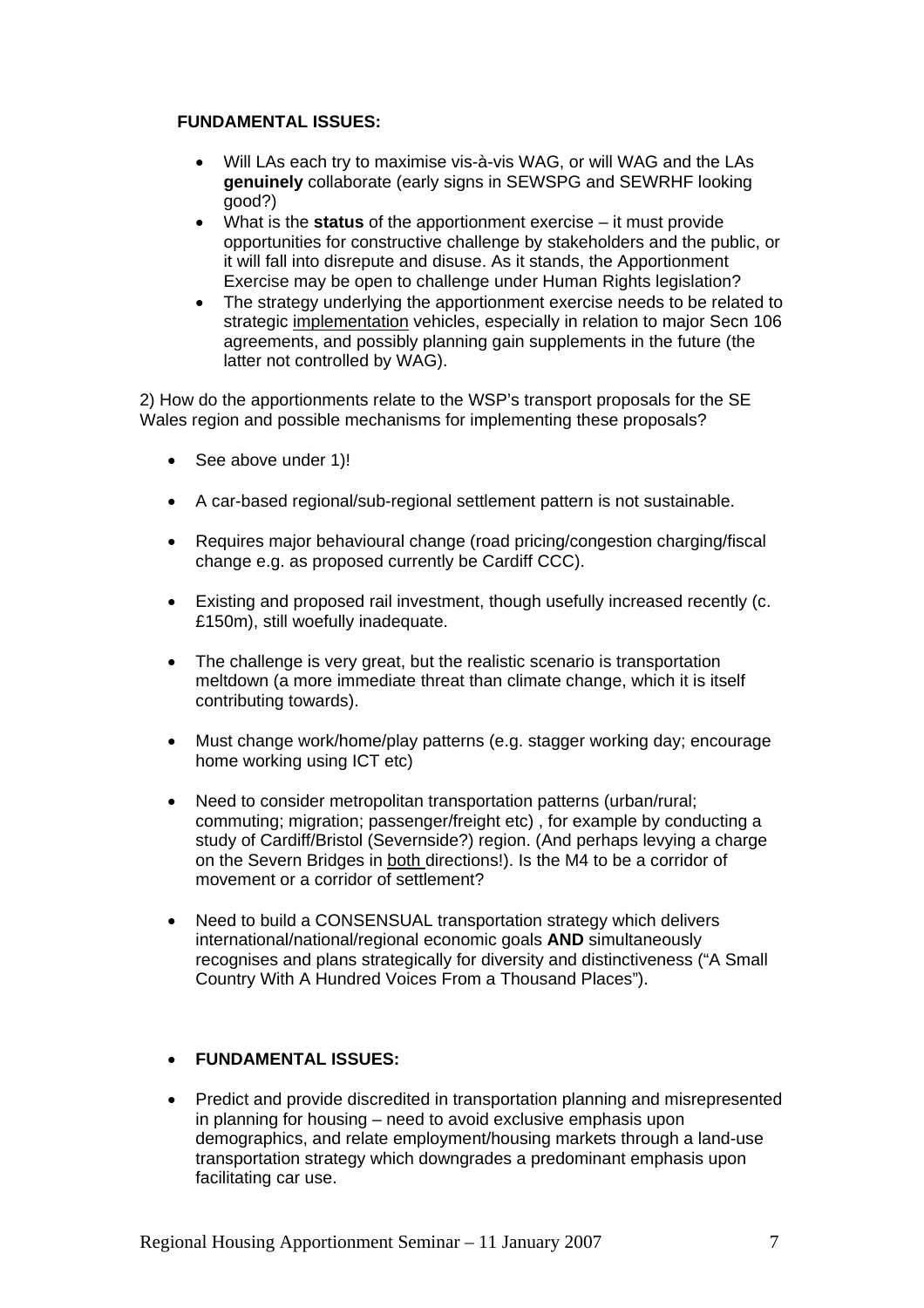• Need to make **equal** provision for the pedestrian and cyclist – and inclusive strategy should positively discriminate in favour of 'transport poor' (young; elderly; disabled; poor; unemployed; BME communities; refugees etc). As it stands, the Apportionment exercise does not seem to advance the social cohesion and social inclusion objectives of the WSP?

3) What are the environmental opportunities and constraints affecting the apportionments?

- (1) Need an **OPERATIONAL** definition of sustainable development in WSP within which apportionment exercise can operate to assess economic, social and environmental impacts.
- (2) Need to establish what is distinctive about SE Wales region **environmentally** –THIS IS ITS MAIN ECONOMIC, SOCIAL AND ECOLOGICAL RESOURCE.
- (3) Need to strategically relate main employment, residential and 'green'areas to facilitate ecological processes which sustain the built and unbuilt environments.
- (4) What is distinctive about the Cardiff conurbation? If its compactness is valued, then peripheral growth needs to urgently regulated – need a strategy for the management of the rural/urban fringe – ''Smart Growth'.
- (5) Should consider strategic physical impact of roads on residential environment and quality of life in general – 'tranquil' areas ("What is this life if, full of care, we have no time to stand and stare?").
- (6) What will be the strategic environmental consequences of, for example, linking Newport to a new M4? Or of 15,000 new dwellings to the East of Newport?
- (7) What will be the consequences for nationally unique and internationally recognised habitats (Wentloog and Magor?) – what strategic opportunities are there for Sustainable Urban Drainage Schemes (bearing in mind anticipated climate change and flood risks?)
- (8) Do the apportionments have regard to the possibility of the Severn Barrage (or of alternative sustainable wave technologies) on the projected settlement pattern?
- (9) Have the strategic alternatives in terms of 'brownfield'/ 'greenfield' major development sites been taken account of in the apportionments?

### **FUNDAMENTAL ISSUES:**

- There appears to have been no SUSTAINABILITY APPRAISAL of the apportionment exercise, which would appear to be in conflict with EU Directives?
- The Apportionment exercise must provide a test of the soundness of the underlying strategy(ies), both environmental, social and economic.
- The Apportionment exercise should be informed by an environmental/sustainable development VISION as coherent as the Sustainable Development Scheme for Wales, reflecting the Government of Wales Act's commitment to sustainable development. This does not presently come through sufficiently strongly in the draft Apportionment Excercise, despite what is acknowledged to be the best efforts of the officers involved.

.